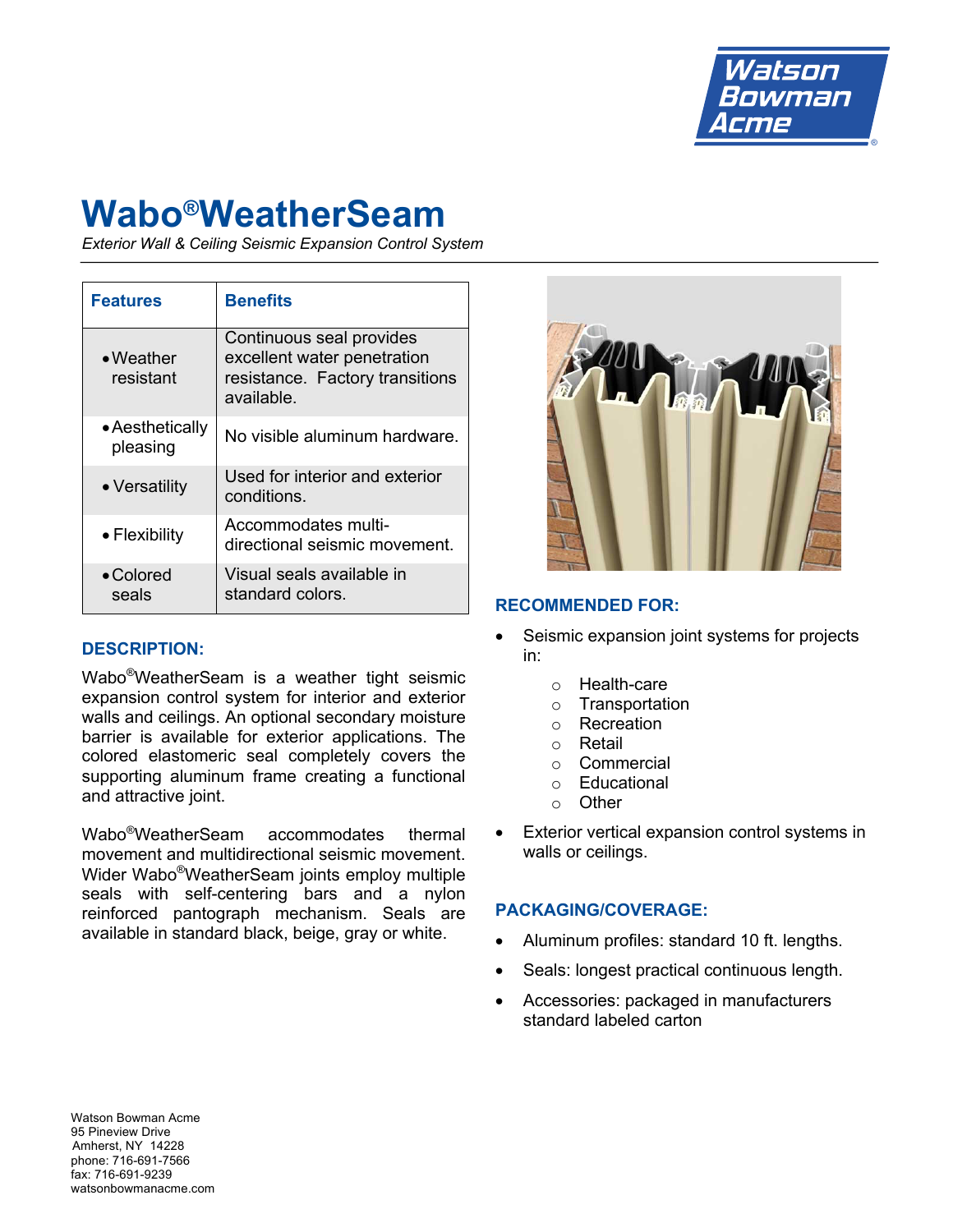

#### **TECHNICAL DATA:**

#### **Design Information:**

Wabo®WeatherSeam is available in three models; WSW, WSE and WSC. Model WSW utilizes a mechanical anchor to attach to the substrate. Model WSE utilizes an epoxy adhesive to attach to the substrate. Model WSC utilizes epoxy adhesive as well as mechanical anchors to attach to substrate.



**Model WSC** 

Watson Bowman Acme 95 Pineview Drive Amherst, NY 14228 phone: 716-691-7566 fax: 716-691-9239 watsonbowmanacme.com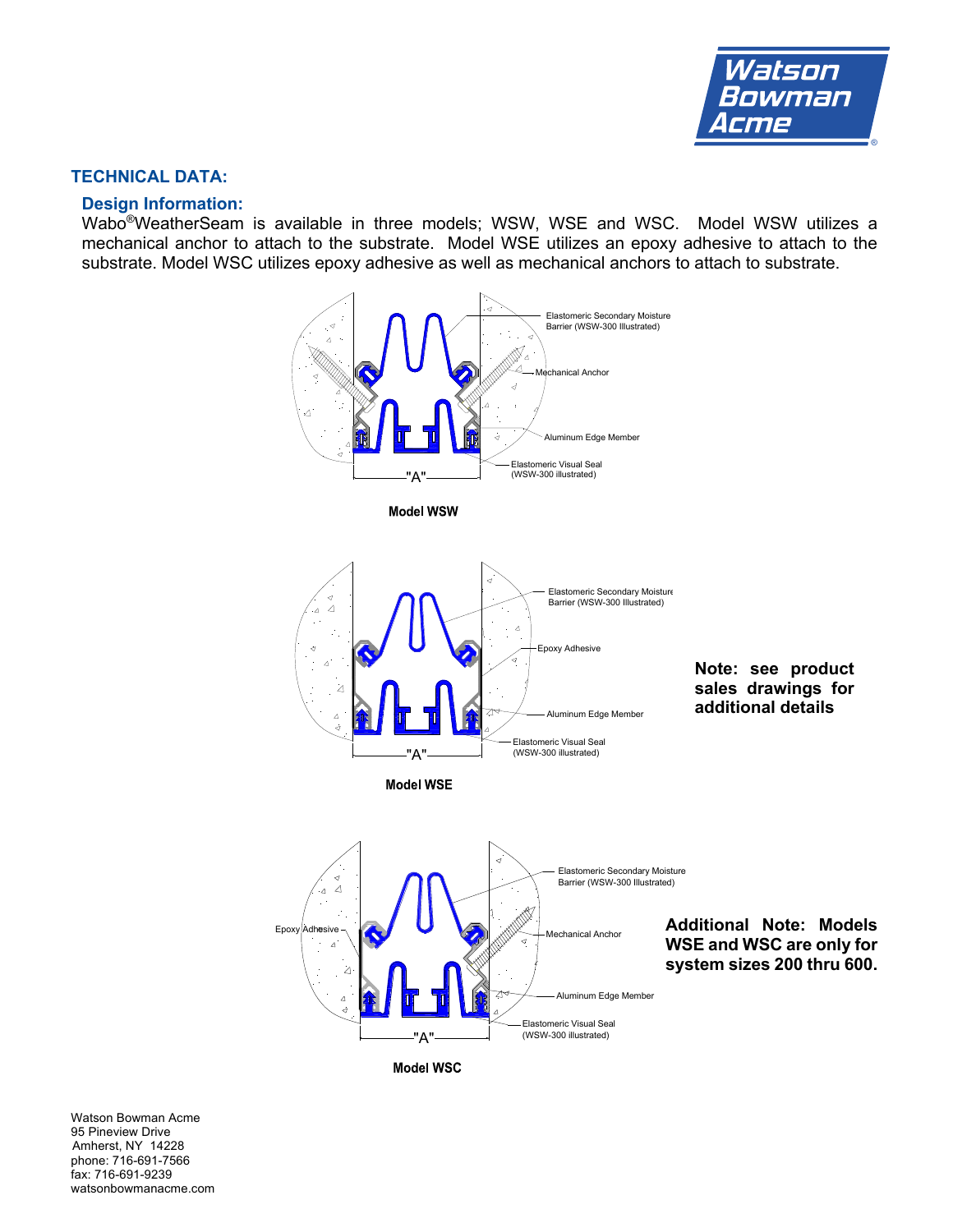

| <b>IVIV VUIILUIL</b><br>IUNIV        |                                  |                       |     |               |     |               |     |                 |     |  |  |
|--------------------------------------|----------------------------------|-----------------------|-----|---------------|-----|---------------|-----|-----------------|-----|--|--|
| <b>MODEL</b><br><b>NUMBER</b><br>WSW | NO.<br><b>OF</b><br><b>SEALS</b> | <b>JT OPENING "A"</b> |     |               |     |               |     | <b>TOTAL</b>    |     |  |  |
|                                      |                                  | <b>MID</b>            |     | <b>MIN</b>    |     | <b>MAX</b>    |     | <b>MOVEMENT</b> |     |  |  |
|                                      |                                  | <b>inches</b>         | mm  | <b>inches</b> | mm  | <i>inches</i> | mm  | inches          | mm  |  |  |
| 200                                  | 1                                | 2.0                   | 51  | 1.38          | 35  | 4.00          | 102 | 2.63            | 67  |  |  |
| 300                                  |                                  | 3.0                   | 76  | 1.38          | 35  | 6.50          | 165 | 5.13            | 130 |  |  |
| 400                                  |                                  | 4.0                   | 102 | 3.00          | 76  | 7.75          | 197 | 4.75            | 121 |  |  |
| 500                                  |                                  | 5.0                   | 127 | 2.00          | 51  | 8.75          | 222 | 6.75            | 171 |  |  |
| 600                                  | 1                                | 6.0                   | 152 | 2.00          | 51  | 11.50         | 292 | 9.50            | 241 |  |  |
| 800                                  | $\overline{2}$                   | 8.0                   | 203 | 6.00          | 152 | 15.63         | 397 | 9.63            | 244 |  |  |
| 1000                                 | $\mathcal{P}$                    | 10.0                  | 254 | 4.00          | 102 | 17.63         | 448 | 13.63           | 346 |  |  |
| 1200                                 | $\overline{2}$                   | 12.0                  | 305 | 4.00          | 102 | 23.13         | 587 | 19.13           | 486 |  |  |
| 900                                  | 3                                | 9.0                   | 229 | 4.13          | 105 | 19.50         | 495 | 15.38           | 391 |  |  |
| 1500                                 | 3                                | 15.0                  | 381 | 6.00          | 152 | 26.25         | 667 | 20.25           | 514 |  |  |
| 1600                                 | 4                                | 16.0                  | 406 | 12.00         | 305 | 31.00         | 787 | 19.00           | 483 |  |  |
| 1800                                 | 3                                | 18.0                  | 457 | 6.00          | 152 | 34.50         | 876 | 28.50           | 724 |  |  |
| 2000                                 | $\overline{4}$                   | 20.0                  | 508 | 8.00          | 203 | 35.00         | 889 | 27.00           | 686 |  |  |
| 2400                                 | $\overline{4}$                   | 24.0                  | 610 | 8.00          | 203 | 24.00         | 610 | 38.00           | 965 |  |  |

# **Movement Table**

## **PHYSICAL PROPERTIES**

**Aluminum Extrusions –** ASTM B221, alloy 6063-T5.

**Visual Seal –** Extruded profile. Material shall be Santoprene or manufacturers alternate material exhibiting a shore A hardness of 70 +/-5.

**Secondary Functional Seal –** Extruded profile. Material shall be a quality flame-retardant vinyl with a minimum material thickness of .063".

**Self-Centering Bar and Pantograph Control Mechanism –** Material shall be manufactured incorporating corrosion resistant molded nylon components with spherical ends.

## **APPLICATION:**

#### **INSTALLATION SUMMARY:**

- Protect all expansion joint component parts from damage during installation and thereafter until completion of structure.
- Expansion joint systems shall be installed in strict accordance with the manufacturer's typical details and instructions along with the advice of their qualified representatives.
- Contractor shall provide proper and adequate adjacent construction to receive and support the seismic expansion control joint system. The supporting framework shall be of design to secure all threaded hardware and provide rigidity for the proper installation and function of the joint system.
- Floor, wall, and ceiling construction and materials shall be designed to allow for proper installation of system and its components. Construct wall recess in accordance with manufacturer's requirements.

Watson Bowman Acme 95 Pineview Drive Amherst, NY 14228 phone: 716-691-7566 fax: 716-691-9239 watsonbowmanacme.com